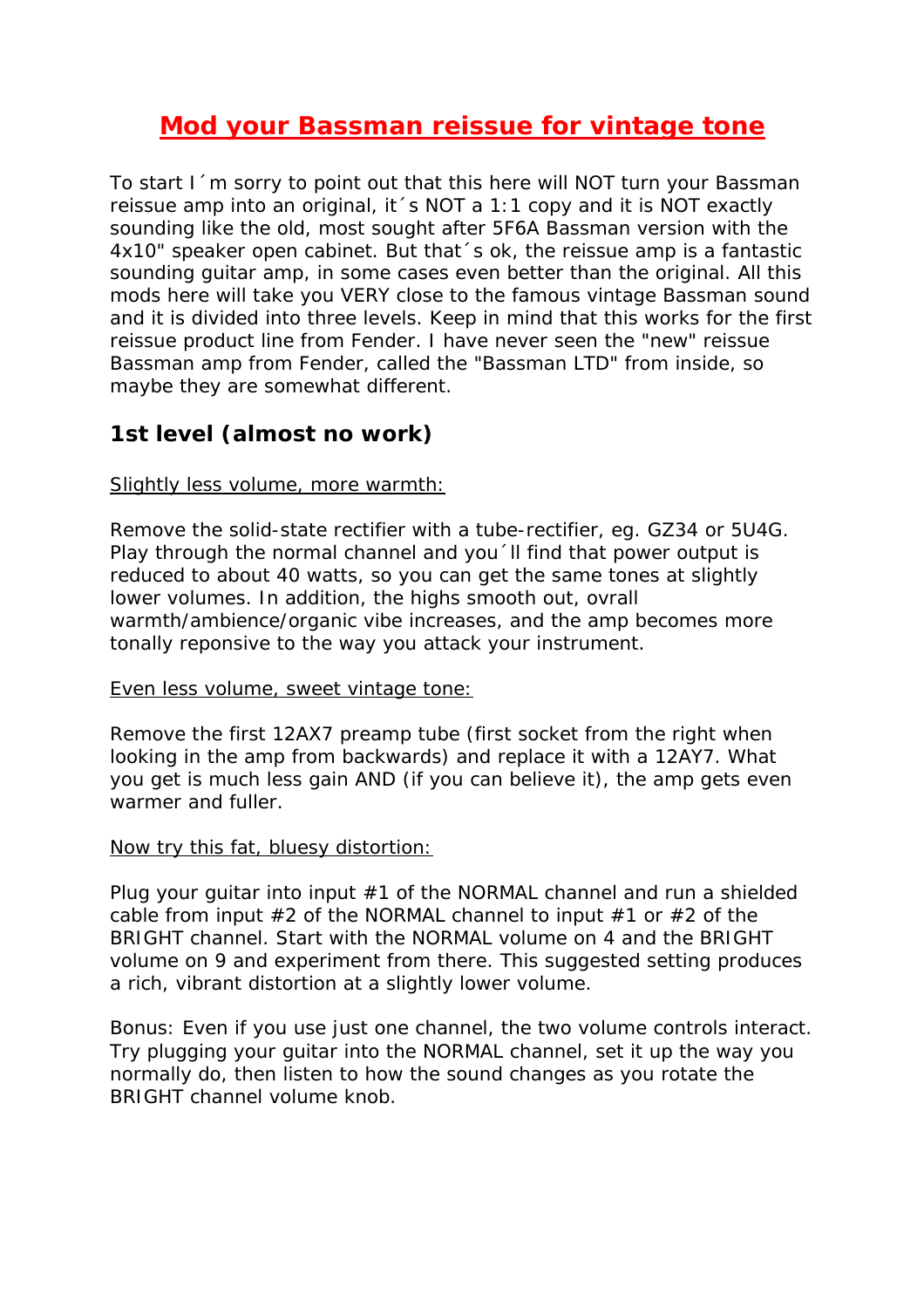## **2nd level (requires some work)**

### Cabinet modding:

The reissue cabinet is not made out of pine wood like the original. If you want, you can build a new one out of massive pine but I don´t think this is necessary. I only replaced the baffleboard for pine wood one and it sounds great. There are some additional optical mods you can do, to make your reissue look like an old tweed Bassman. I painted mine several times with a nitro laquer and added some brownish dye to make it look like a mixture of an old nitro paint, dust, dirt and nicotine. It works great and looks really cool. To do some more aging you can remove the socalled "oxblood grille cloth" from the baffleboard, put it into a bucket and cover it for some days with black coffee or tea. This will give it the look of 40 years and rough use on stage. You can also put all the metal parts, screws etc. from the cabinet into another bucket and cover it for some days with any coke, the brand doesn´t matter - I used Pepsi Coke and it worked fine ;-) After reassembling your cabinet, make sure to fasten everything firmly so that nothing can rattle and shake, this will also help you to enhance the sound of the amp. Take special care for the screws that are holding the speakers !!!

### Tube modding:

Modern tubes are sounding different from old ones, that´s a fact. So try to find NOS tubes for your amp, to give it more of the real tone. Don´t use the original Tungsol or Philips 5881, they can only handle up to approx. 400 volts and our reisuue Bassman produces 450 volts !!!! I have good results with military surplus NOS tubes from GE, I use a GZ34, a 12AY7 and two 12AX7 and stronger Phillips 5881 that can handle the power. It will require some time and money to find all this parts but it 's worth the effort.

#### Technical spruce-up

It is a good idea to replace all the jacks with high-quality Neutrik or even better Switchcraft jacks, the original ones are a little bit weak and of poor quality. While you are doing this I recommend to replace all the cables coming from them for a high quality cable, the stock stuff is a very cheap and weak wire. I also recommend to completely rewire the speakers and to solder the speaker cables directly to the lugs of the speakers, the stock connectors gave me some trouble !!! I used a high quality much thicker speaker cable for that and soldered them to only one 6.3 mm standard plug. I also replaced the RCA connectors (amp output to the speakers) in the amp with a single mono jack. That´s not original but it gives you the freedom to use an attenuator or DI box without any hazzle ..... or have you ever seen such a unit with RCA input jacks ?!? ;-)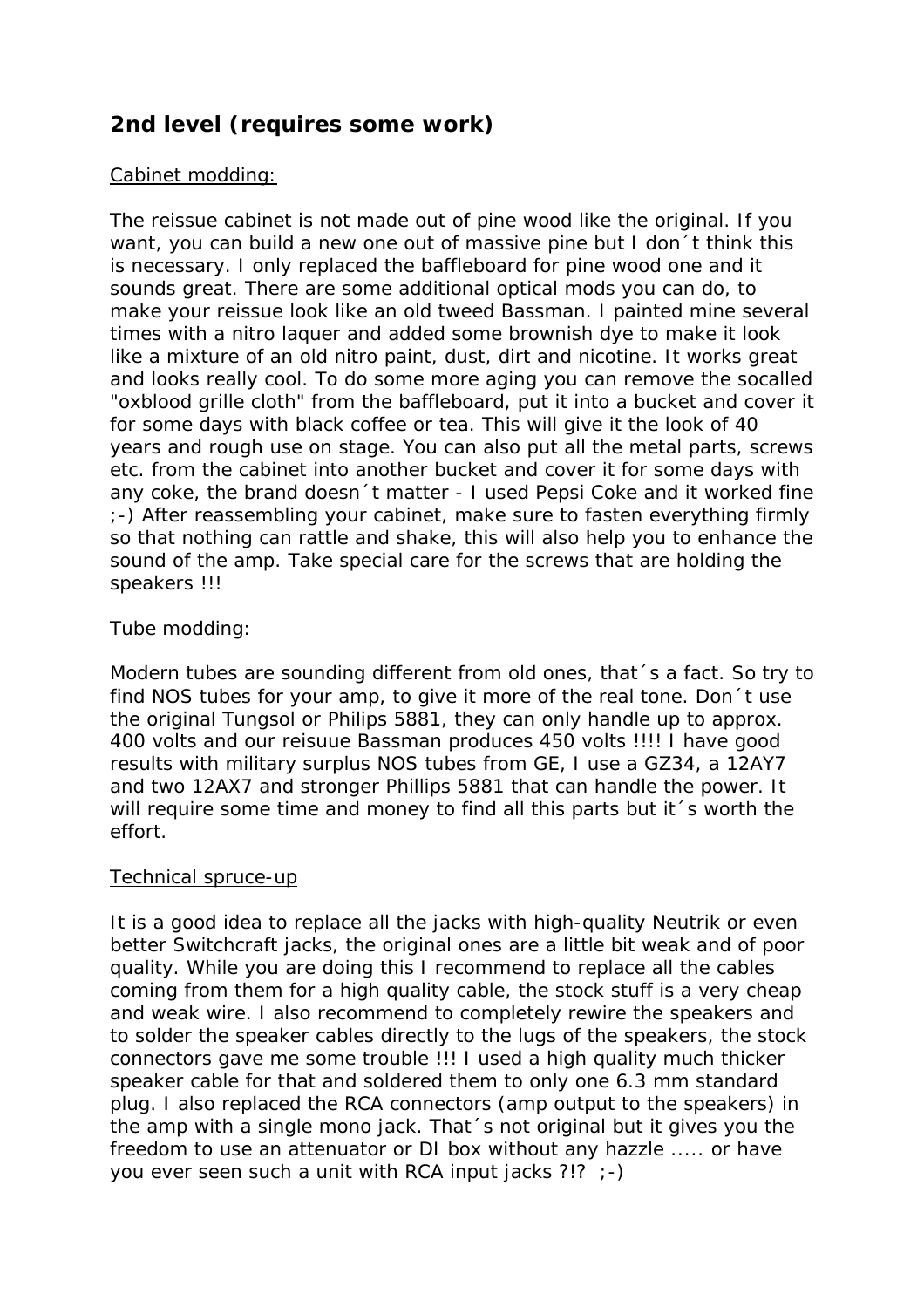## **3rd level (requires a lot of work, tools and skills)**

This is the point where you will need the circuit wirings of both amps, the reissue and the original old one. If you haven´t download it yet, this is the point to do so and print it.

All the work now is highly technical and requires good skills in basic electronics and how to solder on PCB´s. There are a lot of parts inside the reissue, that are different or simply not existing compared to the original amp. Again, don´t do this if you don´t know what you are doing !!!!!

### Modding the power supply system (wrote by Hoffman Amplifiers)

## *The original 5F6A bassman power supply*

**Stage one:** The old 5F6A Bassman circuit has a total of four stages of power supply filtration. There are five capacitors total, but two caps are joined together in **parallel** and count as one stage and this is stage one. Parallel means that the two positives are joined together and the two negatives are joined together. This gives you 40uf total capacitance in stage one of the power supply. Stage one is right off the rectifier tube/pin 8 and is the first stop for the power supply voltage on the circuit board.

**Stage two:** From stage one, the power supply voltage travels through the choke. On the other side of the choke is stage two and there is another 20uf/500v cap connected to this stage. The 470 ohm screen grid resistors are connected to this stage and feed pin four of each power tube.

**Stage three:** The power supply voltage then goes through a 4.7k power supply resistor and ends up at stage three. This is the voltage supply for the phase inverter tube and there will be a 20uf/500v cap connected to this stage also. You will see a 82k and 100k resistor connected to this stage. These two resistors head towards the phase inverter tube and supply the plates, pins 1 and 6 with voltage.

**Stage four:** The power supply voltage then goes through a 10k power supply resistor and stops at the last stage, stage four. There will be a 20uf/500v cap connected to this stage also. Sometimes there is a smaller value on this stage but a 20uf/500v cap works great. There are three 100k plate load resistors connected here that feed the plates of the two pre-amp tubes.

That is all four stages of the power supply, look at one of my 5F6A layout diagrams to see this system presented in a simple linear fashion. I have small numbers on the layout diagram next to each power supply stage to show where stages 1,2,3 and 4 are located on my board kit.

Now we go onto the Bassman re-issue and the differences in the power supply.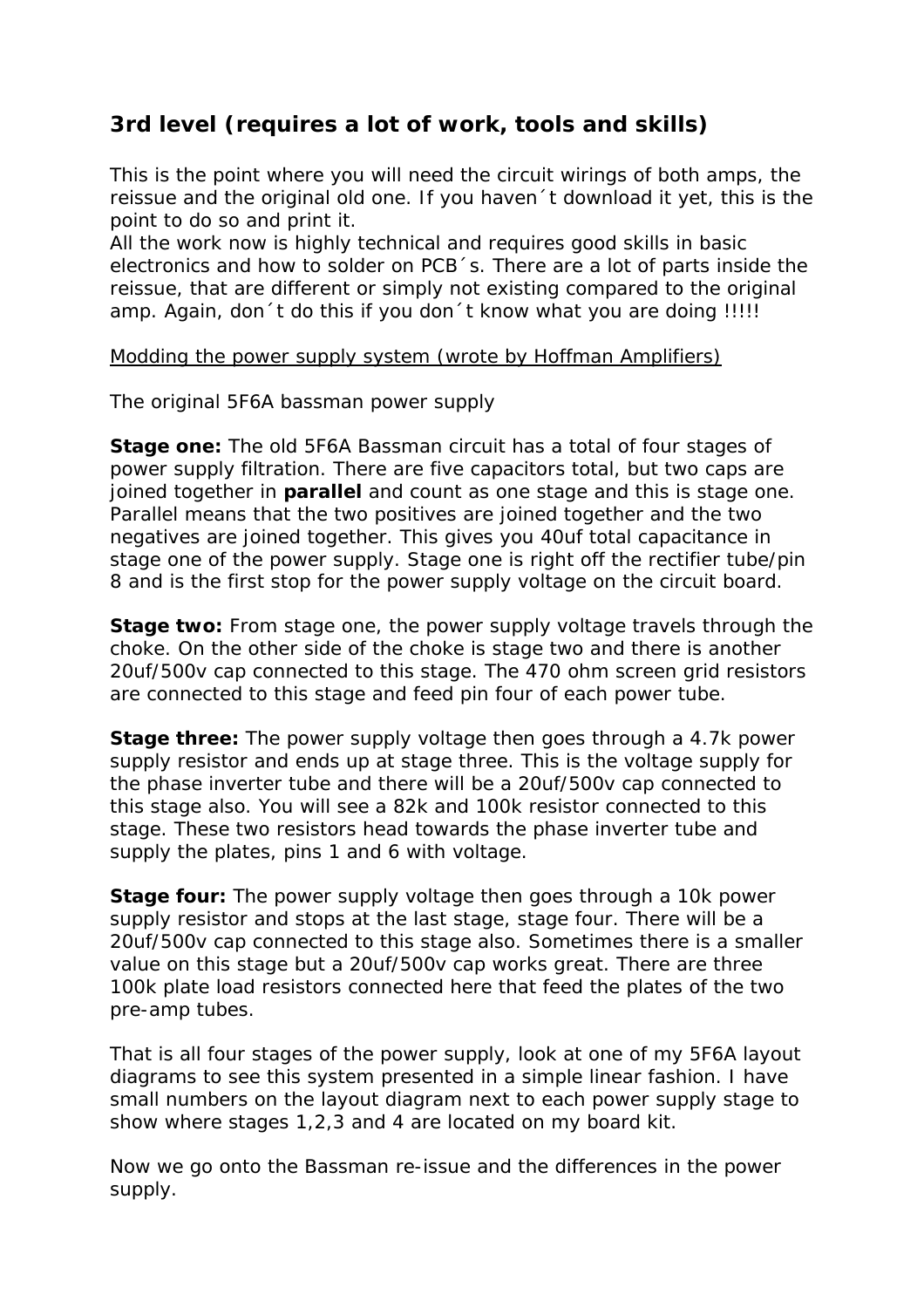

*The reissue 5F6A bassman power supply:*

#### **Stage one and two: Bassman reissue**

**Stage one:** Stage one and two are in the capacitor can on the back of the chassis in the Bassman reissue. This can has four caps inside but there are only two stages of power supply filtration in this can. You will see two 100uf/350v caps (stage one) that are joined together in **Series**, not parallel and two 47uf/350v caps (stage two) joined together in **series**. When you put two caps together in series, the capacitance is divided by two, and the voltage is added together. If you picture two caps stacked up like two flashlight batteries so that the positive of the bottom cap is connected to the negative of the top cap, that is series. You use the negative of the bottom cap and the positive of the top cap for the electrical connections.

So we have stage one, which is two 100uf caps, divided by two  $=$  50uf of total capacitance and a voltage rating of  $350v + 350v = 700v$ olts. Stage one has a red wired soldered to the pc board. The red wire is connected to the positive end of the top 100uf/350v cap in the series stack. The red wire then goes through a hole in the chassis and ends up inside the amp connected to stage one on the circuit board.

**Stage two:** We also have stage two in this can which is the two  $47$ uf/350v caps in series, divided by two = 23.5uf with a total voltage rating of 700 volts. Stage two has an orange wire soldered to the pc board. The orange wire is connected to the positive end of the top 47uf/350v cap in the series stack. The orange wire then goes through a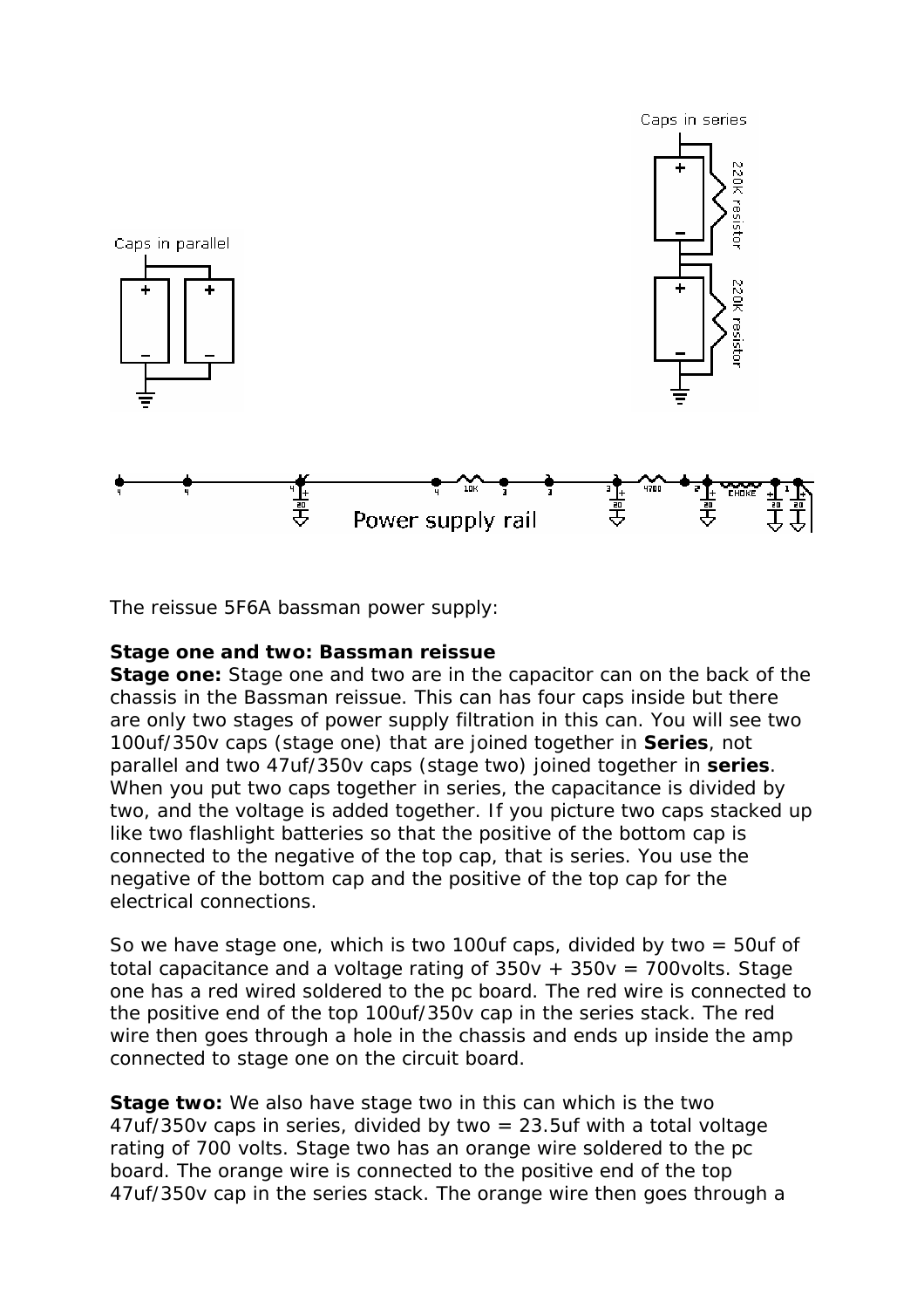hole in the chassis and ends up inside the amp connected to stage two on the circuit board.

Both of these series arrangements for stage one and two have 220k bleeder resistors across the leads of each cap to balance the voltage and bleed down the voltage after the amp has been shut down. Leave all of this arrangement in the cap can alone, it is perfectly useable and just fine as a far as power supply filtration goes.

There are a couple changes that I like to do to the wires leaving the filter cap pc board. I like to run new stranded 18 gauge wires in place of the stock red, orange and black wires that leave this board. You could use the existing red and orange wires if they will reach the lugs on the board where they need to be connected. They are a little stiff and hard to work with, but they will work.

The black ground wires are not long enough to reach the power transformer grounding point and it is a good idea to run your grounds like I have explained below.

**New black ground wires:** Unscrew the four screws holding this pc board in place and turn it upside down so you can work on it. Make sure you have drained the capacitors first by touching the red and orange wires to the black wires. If you touch all four wires together for 30 seconds, you will be safe and the caps will have bled down enough so as not to shock you.

You are going to need one piece of black 18ga stranded wire that is long enough to go from the cap can pc board, through the hole in the chassis and end up over by the power transformer. This wire will be grounded on the same power transformer bolt as the other major grounds in the amp.

Find the spot where the two black wires are joined to the cap can pc board and remove the two black wires. Take your piece of black 18ga stranded wire and strip enough of the end of the wire so that you can bridge across the gap and connect the wire end to both places on the pc board where the old black wires were. You can just solder the wire flush to the surface of the copper pc board traces. You may have to scrape the copper clean to get a good solder connection. You do not have to stuff the new black wire into a hole, just laying it on the copper surface and soldering it to the surface will work just fine. Ok, now you should have just one black wire that is connected to both grounds on the cap can pc board. The other end of this black wire gets a ring terminal crimped and soldered to it. It is bolted down to the chassis on the same power transformer bolt as the power cord green wire, the black wire from the end of the board kit and the red/yellow center tap wire from the power transformer.

These are the major grounds of the amp and it is a good idea to put a soldered ring terminal on all the wires and use one of the power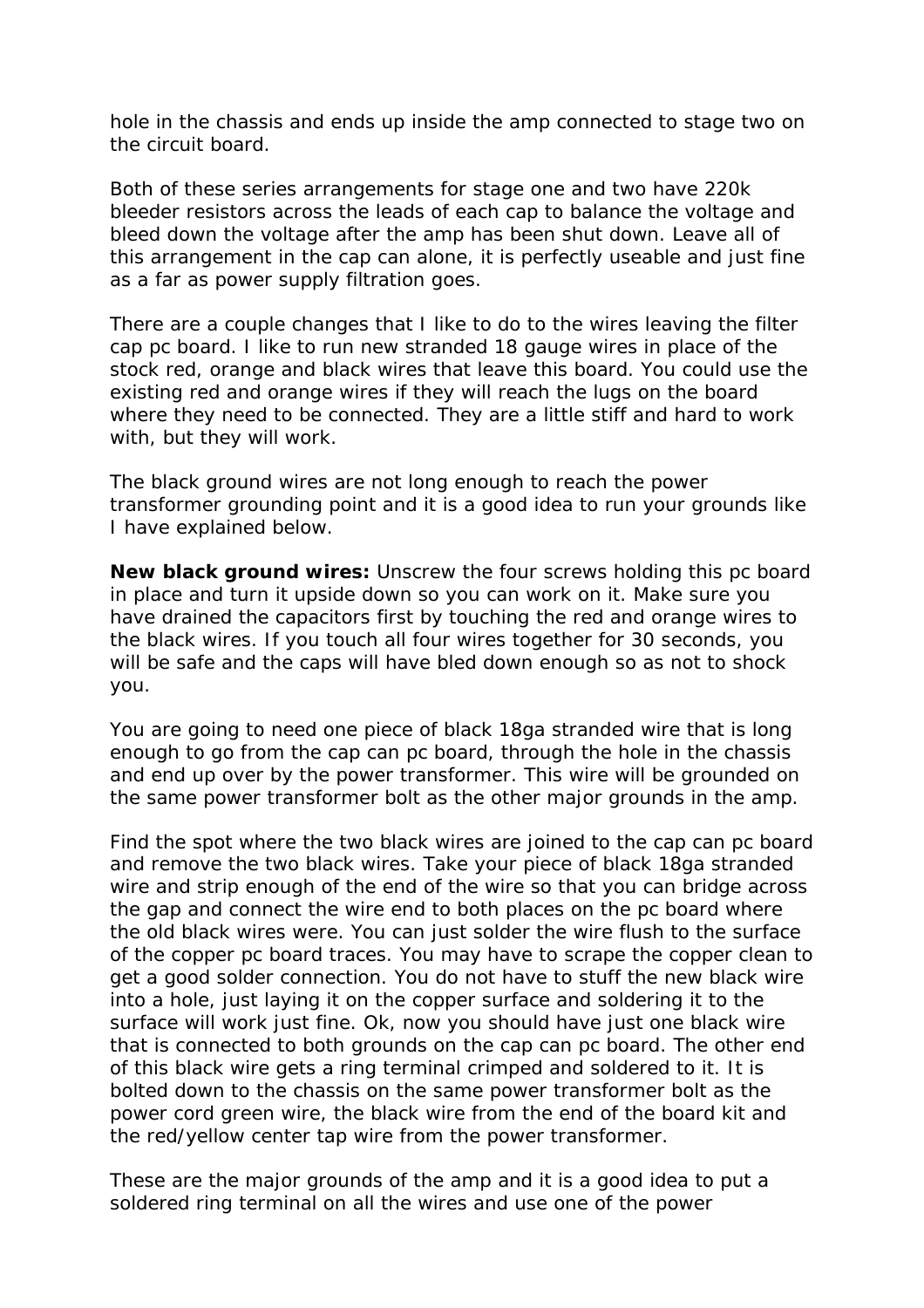transformer bolts to make a good chassis/ground connection. Do not try to solder wires to a chassis, always crimp and solder a ring terminal and bolt down your major grounds.

So basically you just replaced two separate ground wires with one big one. Stage one and two will share a common ground wire. This method has been tried and tested and makes for a very quiet amplifier, please do not try and re-invent the wheel here.

While I am on the subject of grounds, do not try any of that star ground crap that some techs preach. The star grounds create more problems than they fix. This method I am describing here has been proven to produce a very quiet amplifier as far as ground hum is concerned.

Now that we have our grounds for stage one and two taken care of we need to take care of the two positive wires for stage one and stage two. I replace both the red and orange wires with a new piece of stranded 18ga red wire. If you are using the old red and orange wire, you can skip this section and go to **Stage three and four.**

**New red and orange positive wires:** You will be replacing the red and orange wires with two red 18ga stranded wires. You will need to figure out how long each piece of red 18ga stranded wire should be and then solder them in place of the red and orange wires. The red wire is stage one and the orange wire is stage two of the power supply filtration. The red wire is connected to the positive end of the two 100uf caps and the orange wire is connected to the positive end of the two 47uf caps. Look at the layout diagram and find the turret lugs for stage one and two and solder the wires to the correct spot. Flip the cap can pc board over and bolt it down to the chassis. Put the cover back on and screw it down. You have just finished stage one and two of the power supply filtration circuit.

**Stage three and four:** Stage three and four filter caps are on the main pc board in the Bassman reissue. There should only be two 22uf/500v caps on that board, but there are 3 for some unknown reason. We only need two more caps for stage three and four and you can do one of two things here. You can remove two of the 22uf/500v caps from the main pc board and reuse them or you can use two new caps. I reuse two of the original caps, but the leads are kind of short. New caps are nicer because you have longer leads, but the old caps work just fine unless they are 15 years old. Get new caps if the caps are really old.

The best way that I have found to mount stage three and four caps is this. Your main board kit circuit board should already be installed and all the wires in the amp should be installed except the wires that lead to the pots. Install the pot harness, but do not install the pot wires yet. Take the two 22uf/500v caps and make a little hook at the very end of the negative wire. This hook will hook onto the pot harness ground buss wire that runs down the back of the pots.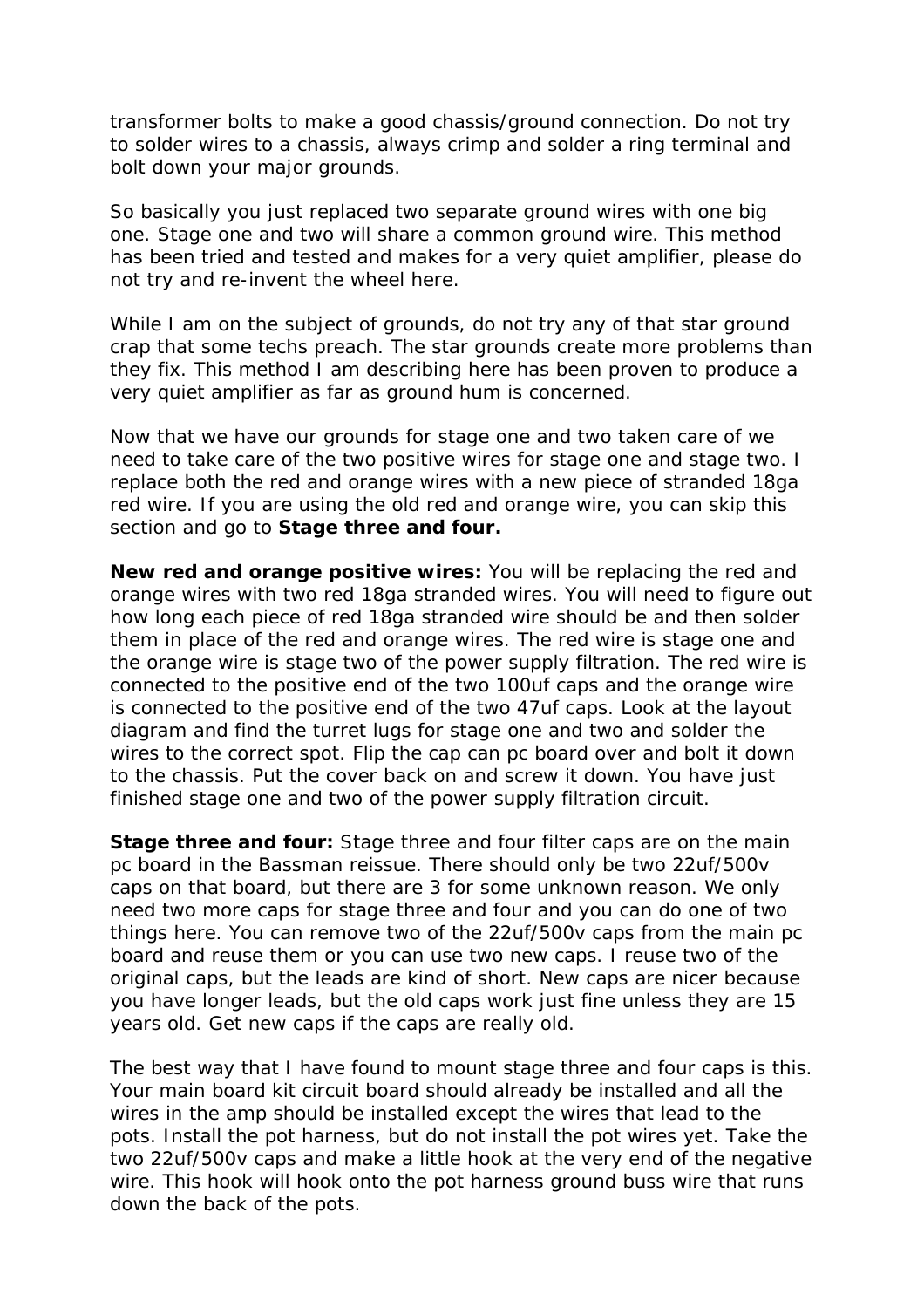Put the two 22uf/500v caps down inside the amp, underneath the pot harness so that they are parallel to the front pot panel and as close to the front metal panel as is possible. Make sure the caps are not near the high voltage power supply rail that runs down the front of the circuit board. The caps are sitting on the blank area of the circuit board, towards the pots side of the chassis. If you move the caps around, you will find a spot that lets you connect the positive ends to the correct lugs on the circuit board and the negative ends will be facing each other. In other words, the positive ends are far apart from each other and both caps are in a straight line like a couple flashlight batteries.

Face the two negative cap ends towards each other and wrap the hook onto the pot ground buss wire. Solder the negative ends in place. I like to take a piece of the PVC coating off the red 18ga wire and slide it onto the positive ends of each 22uf/500v cap. This lets you know that the wire is hot and to keep your fingers away and keeps you from accidentally touching the positive end of the cap. Make a small hook on the positive end of each cap and solder each cap to stage three and stage four on the circuit board.

You will notice that stage three and four each have several lugs that the 22uf/500v caps can be soldered to, you do not have to solder it to the lug that you see on the layout diagram. If three lugs are all connected in a row with a piece of buss wire, then any of those lugs will work. That is called a buss and you can figure out which lugs work best for the stage three and four capacitors.

Stage three and four capacitors do not have very long leads and this is a good thing. The ground noise level is very low after doing the capacitors and grounds the way I have described.

**One last ground tip:** The ground wire coming from the preamp end of the board kit should be soldered to the pot buss wire or to a input jack ground tab. If you use an input jack for the grounding connection, make sure the jack is making good contact with the chassis. I prefer to solder this ground wire to the pot buss harness wire. Again, do not do any star grounds; you will have problems and ground noise. I have removed many star grounds on amps over the years because people were told "This is great, you must do it". There is more resistance in a piece of wire than there is in a good chassis ground. Chassis grounds have always worked well if done properly. Look how many millions of amps were built that way and work just fine. The only reason you see some Fenders having problems is because the brass ground plate under the pots corrodes and is not making good contact with the chassis. I prefer not to use the brass plates and do it like Marshall did it, solder a buss wire down the back of the pots and let all the pots make a ground connection to the chassis. The ground currents make their way through the chassis and back to the main grounding point at the power transformer. You should have four ground wires connected to ground through a bolt on the power transformer. The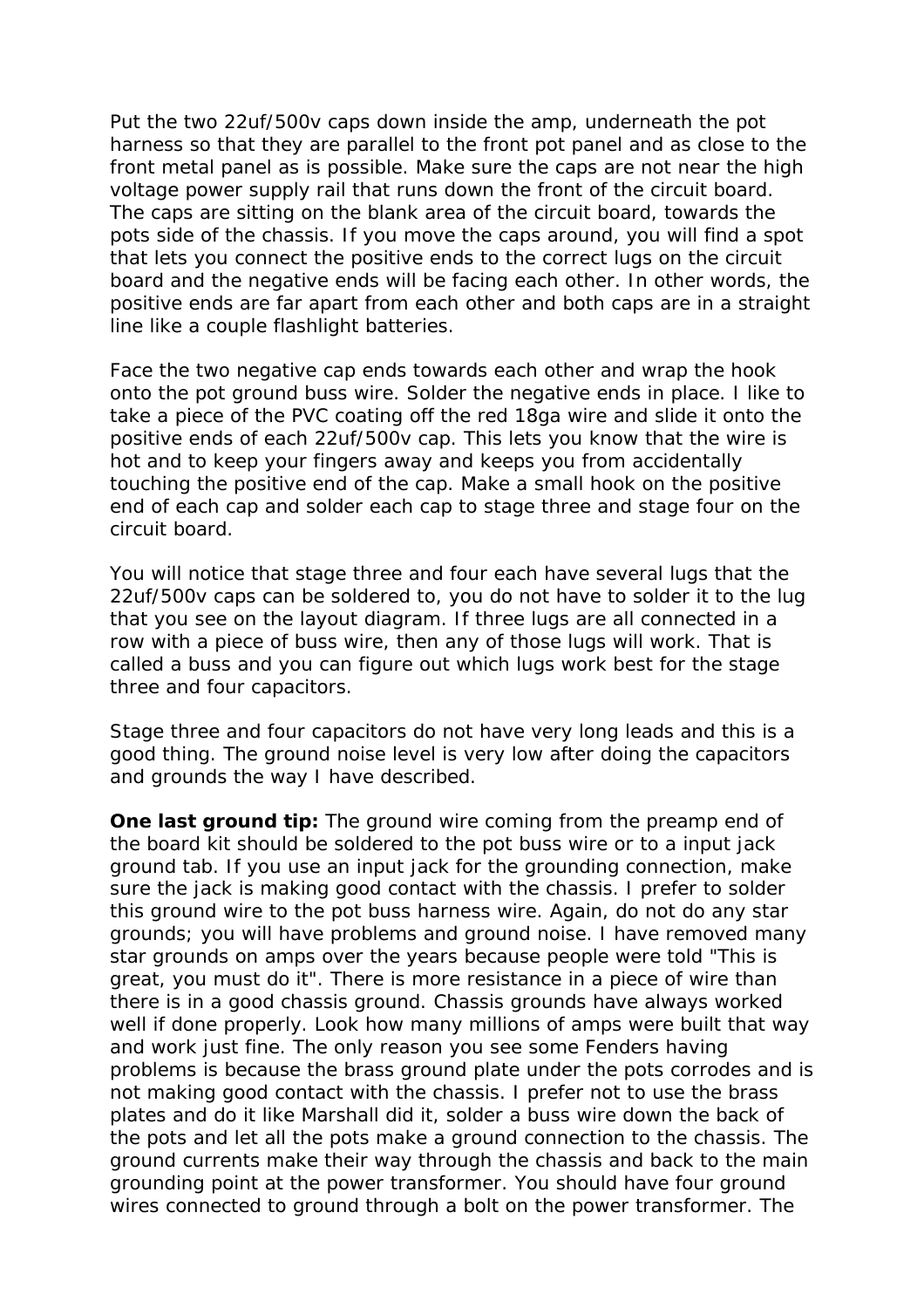power cord green wire, the black wire from the end of the board kit, the red/yellow center tap wire from the power transformer and the black wire from the filter cap can.

## Parts tuning

- + Desolder and remove C25 if it´s populated in your amp
- + Desolder and remove C21
- + R28 (82 kOhm): solder an additional 100k resistor in parallel
- + R41 (46 kOhm): solder an additional 150k resistor in parallel

The most important reasons why the reissue is not a 1:1 copy

- **1.** The original is point-to-point wired
- **2.** The original has a different layout

**3.** The original uses different parts (carbon comp resistors, mica caps, Astron caps ......)

**4.** The reissue uses a higher current of approx. 450 volts, the original only 400 volts. So the reissue is louder and more dynamical but also harder and brighter

**5.** The original uses a TRIAD transformer that sounds completely different from the reissues transformer. There is a good copy available from Mercury Magnetics (USA)

**6.** The old Bassman uses Tungsol or Phillips 5881 tubes but they can only handle 400 volts (look at No. 4 !)

**7.** The original uses a cabinet out of massive pine wood, the reissue cabinet is made out of plywood, so it sounds harder and without some of the vibe.

**8.** The speakers are sounding completely different from the original Jensen speakers. You can buy good copies from Weber VST

So you see it´s not that easy to make the reissue a real 1:1 copy of the original but it´s still possible ! If you want to take your time and spend a lot of money you can buy almost original parts to convert the reissue into the real thing. you can buy the following things: